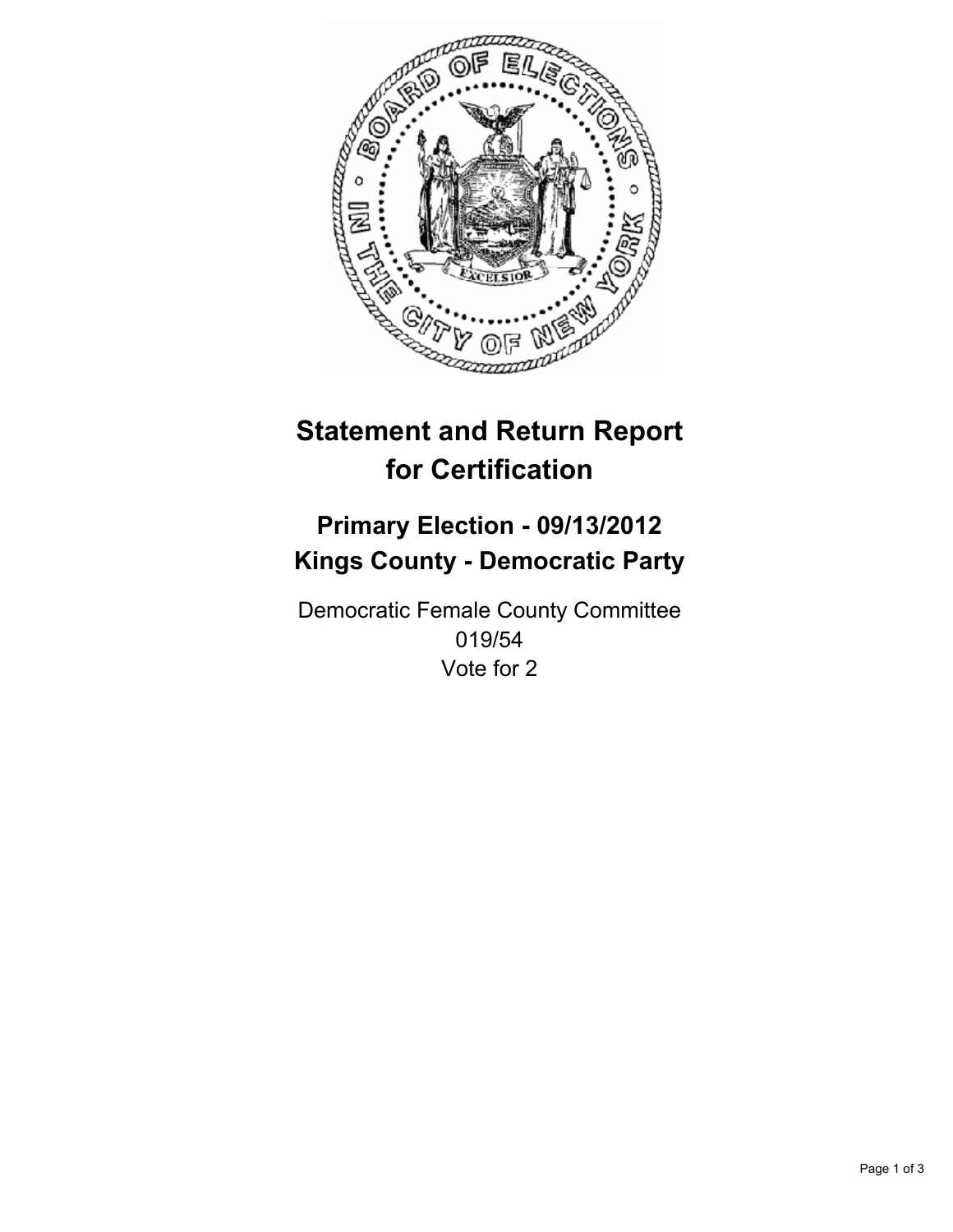

### **Assembly District 54**

| <b>PUBLIC COUNTER</b>                                    | 85       |
|----------------------------------------------------------|----------|
| <b>EMERGENCY</b>                                         | 0        |
| ABSENTEE/MILITARY                                        | 3        |
| FEDERAL                                                  | 0        |
| SPECIAL PRESIDENTIAL                                     | $\Omega$ |
| AFFIDAVIT                                                | 4        |
| <b>Total Ballots</b>                                     | 92       |
| Less - Inapplicable Federal/Special Presidential Ballots | 0        |
| <b>Total Applicable Ballots</b>                          | 92       |
| VANESSA GAVILLANES                                       | 27       |
| <b>DIANE WILLIAMS</b>                                    | 40       |
| <b>CANDICE OGLESBY</b>                                   | 31       |
| UNATTRIBUTABLE WRITE-IN (WRITE-IN)                       | 6        |
| <b>Total Votes</b>                                       | 104      |
| Unrecorded                                               | 80       |